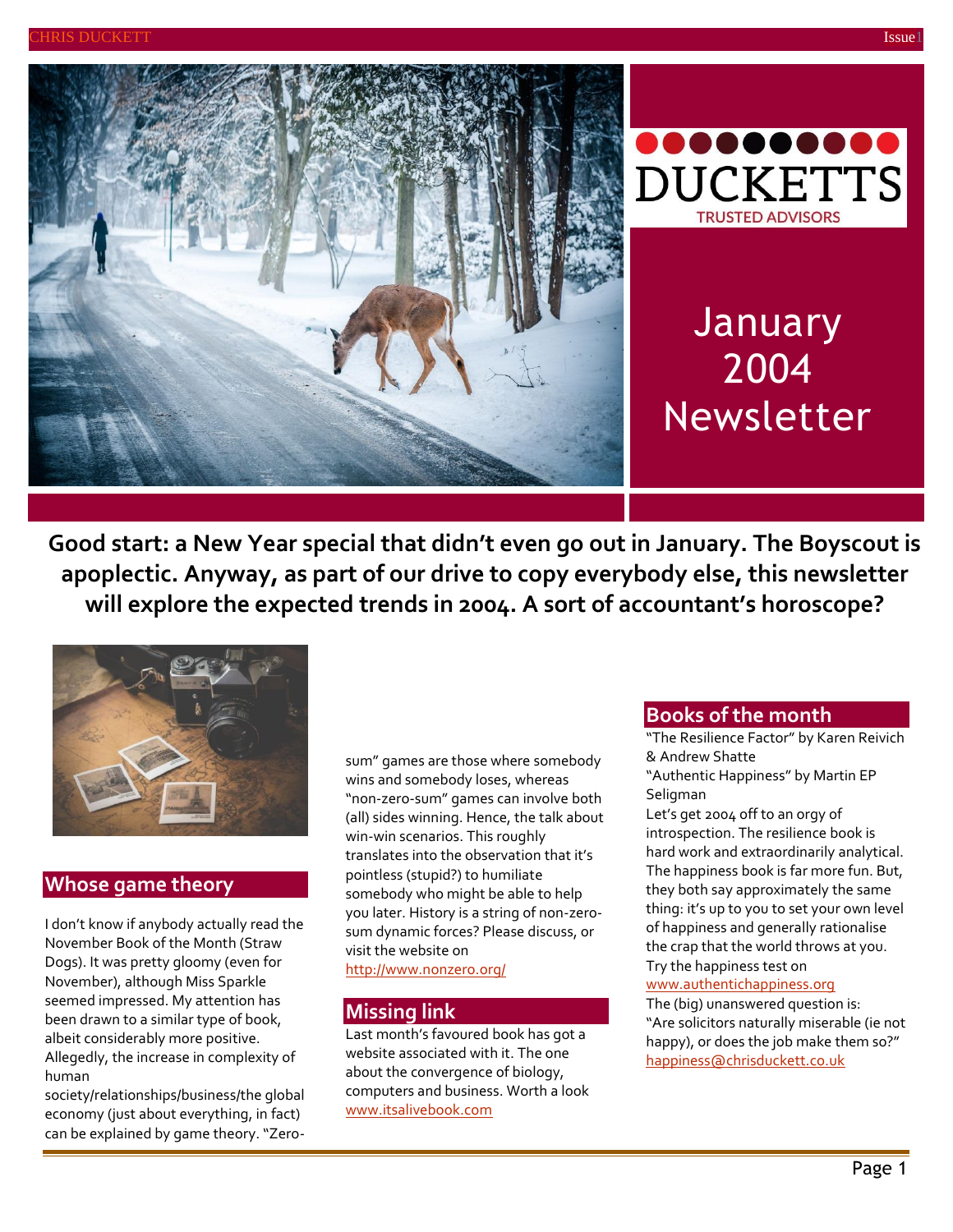#### **Inspector holds forth**

I knew it was worth reading Taxation magazine. The following diatribe was extracted from a 15 page letter from this particular inspector to Contractor UK, the group fighting the IR35 issue: "You appear to be the type of accountant who invites my opinion for the express purpose of using it as target practice for the sport this provides and for the further honing up of the logistical skills involved, albeit with a deceptively smooth veneer of diplomatic language. What I gave you, I gave you in my capacity as someone who is not paid on commission, is not paid bonuses for tax bought to the Exchequer's coffers, is not like a get rich quick opportunistic solicitor operating fast and lose on a "no win: no fee" basis in a culture of compensation and insurance against everything." There was a lot more in a similar vein. Chip on both shoulders?

## **Fetish of the month**

The article on jelly babies has drawn so much interest that Rob Simpson has offered a prize for the "fetish of the month". I think he's talking about a bottle of Australian champagne, but you might get a box of apples into the bargain. According to his definition, the prize will go to the fetish that he most envies. Reply, at your peril, to [fetish@chrisduckett.co.uk](mailto:fetish@chrisduckett.co.uk) As always, Rob's decision is final.

# **Miserable accountants (too?)**

A recent survey shows that accountants are the most disaffected profession of all with 50% actively looking for a new job at any one time. Or maybe they're permanently on the make? Anyway, the Sage of Bishopswood reckons that happiness is the difference between perceived expectation and reality. Which suggests that accountants are, in fact, optimists? Somehow, I find that hard to believe.

One particularly satisfied client sent me a rash of anti-accountant jokes. Along the lines of "You know your accountant is an extrovert if he stares at your shoes instead of his own".

#### **Apple and innovation**

Innovation is the Holy Grail of the business world, yet being innovative is never enough on its own. The best example of this is Apple Computers, inventors of most of the things we now take for granted (such as the mouse). As manufacturers of PCs (the Macintosh), they rank 10<sup>th</sup> in the world, way behind the copycats, and on a different planet from Microsoft. The lesson from this is:

- Not all innovation is equal
- Innovate for cash, not cachet
- Don't hoard your goodies
- Innovation doesn't create growth: management does
- Attention deficit has no place here [http://www.fastcompany.com/magazine](http://www.fastcompany.com/magazine/78/jobs.html) [/78/jobs.html](http://www.fastcompany.com/magazine/78/jobs.html)

# **Tricky Dicky on fraud**

Those who attended the early Business Development Club meetings will remember Richard Thomas, my old Barclays bank manager, who set up on his own selling presentation equipment (projectors and the like). I was therefore rather surprised to see him staring back at me from the pages of the Times; centre piece on an article on fraud. It appears that he suffers from a constant stream of dodgy bankers drafts and similar scams. However, if he attempts to report an obvious fraud to the police, they simply lack the resources to respond. He's wasting his time. A new task force is being formed – with 18 officers to cover the whole country.

#### **CKO**

Chief Knowledge Officer, would you believe?

#### **Rust never sleeps**

Corporate America has discovered that dotcom "burnout" has been replaced by "rust-out". Caused by the lack of promotional opportunity or equivalent jobs with other employers. The solution? A stress audit?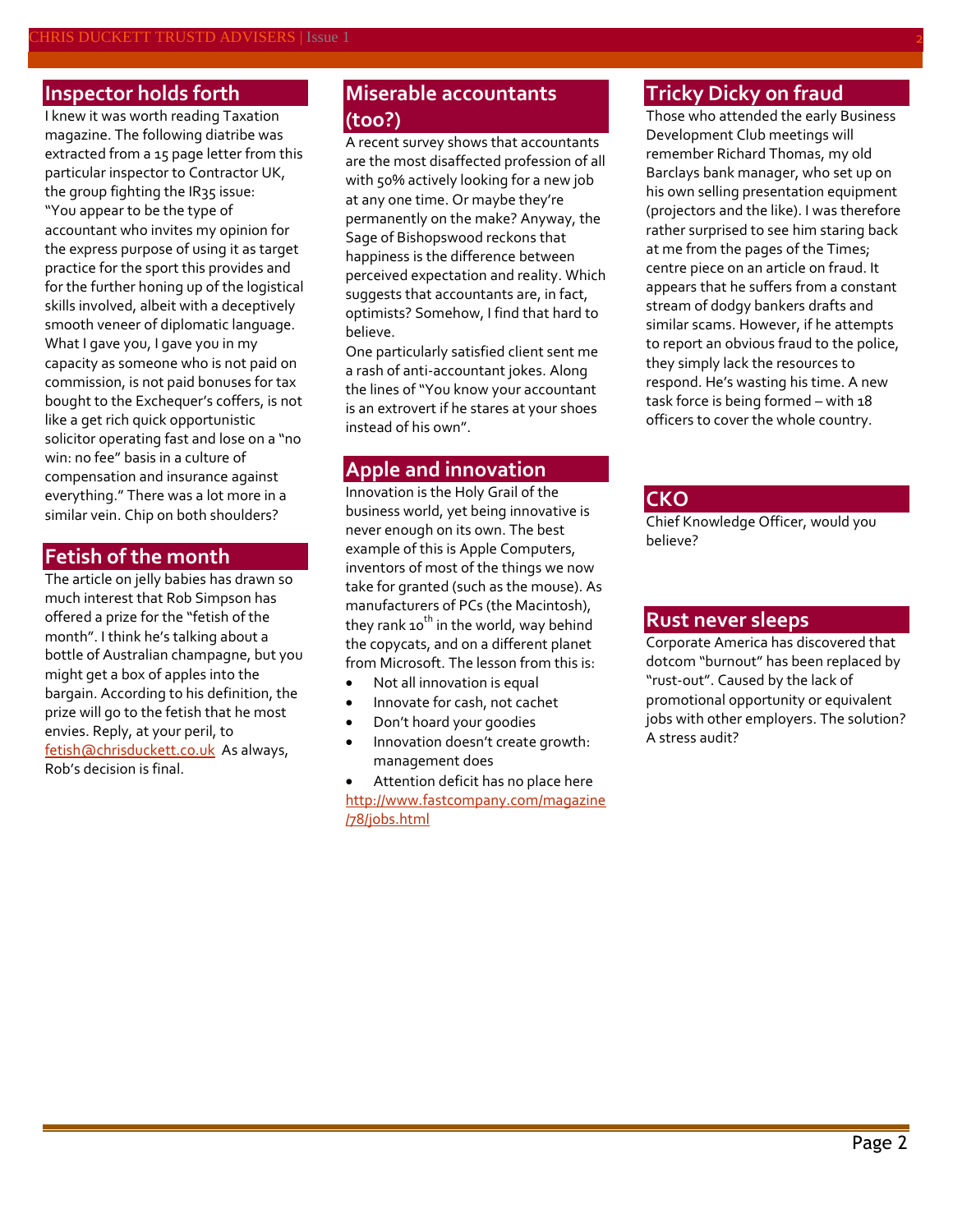#### **BD and sex**

On the subject of an innovative ideas that got no further, an American book on using business techniques to get a bloke (for the over 30s) is currently selling well. [The more cynical may deem this to be a charter for the desperate.]

You may remember that we came up with the very same idea in the December 2001 newsletter. The main difference being that we didn't write a book and therefore didn't make lots of money. Our checklist for the "Ideal Man" was as follows:

- Tall and passably good looking (but not vain)
- Able to listen like a woman (and therefore not offer solutions)
- Dependable and exciting? A good accessory, rather like an expensive handbag.
- Always able to decipher (notice) female error messages and react accordingly
- Suitably well behaved in the toilet department.

 "Sexual appetite of a stoat" Unfortunately (predictably?), in the 2 years since dreaming up this list, no ideal men have been identified.

# **Revenue recruits 500 'tax credits' staff**

The Inland Revenue is recruiting an additional 500 staff to its new call centre in Newcastle in the Spring to safeguard against another tax credits fiasco. Then there's the story of the Finnish taxman who died at his desk and it was two days before his colleagues noticed.

#### **Disclaimer**

E.mail is not to be used to pass on information or data. It should only be used for company business. And, the patient refused an autopsy.